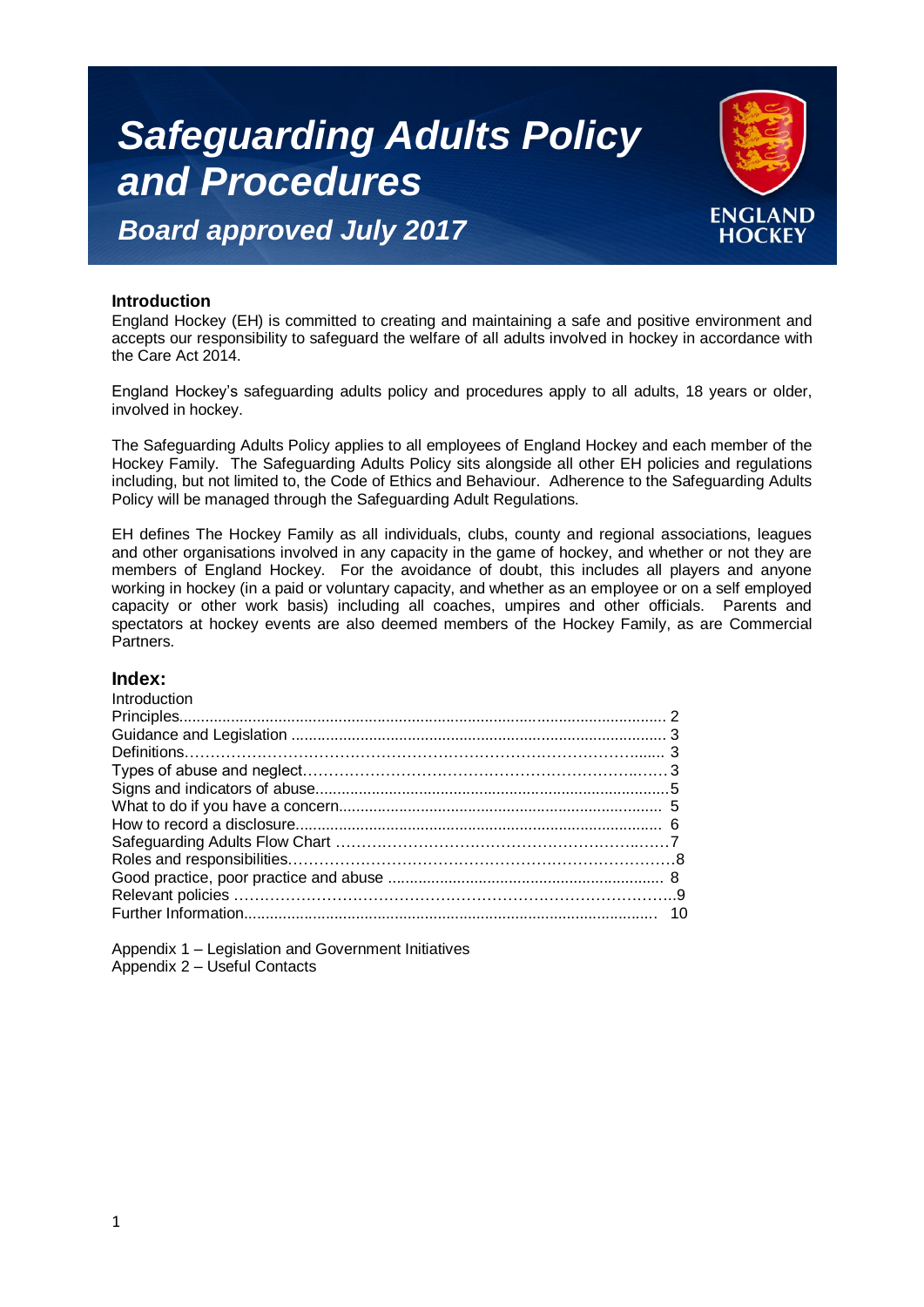# **2.1 Principles**

2.1 The guidance given in the policy and procedures is based on the following principles:

#### **The six principles of adult safeguarding**

The Care Act sets out the following principles that should underpin safeguarding of adults

**Empowerment** - People being supported and encouraged to make their own decisions and informed consent.

"I am asked what I want as the outcomes from the safeguarding process and these directly inform what happens."

**Prevention** – It is better to take action before harm occurs.

"I receive clear and simple information about what abuse is, how to recognise the signs and what I can do to seek help."

**Proportionality** – The least intrusive response appropriate to the risk presented.

"I am sure that the professionals will work in my interest, as I see them and they will only get involved as much as needed."

**Protection** – Support and representation for those in greatest need.

"I get help and support to report abuse and neglect. I get help so that I am able to take part in the safeguarding process to the extent to which I want."

**Partnership** – Local solutions through services working with their communities. Communities have a part to play in preventing, detecting and reporting neglect and abuse

"I know that staff treat any personal and sensitive information in confidence, only sharing what is helpful and necessary. I am confident that professionals will work together and with me to get the best result for me."

**Accountability** – Accountability and transparency in delivering safeguarding.

"I understand the role of everyone involved in my life and so do they."

- 2.1.2 All adults, regardless of age, ability or disability, gender, race, religion, ethnic origin, sexual orientation, marital or gender status have the right to be protected from abuse and poor practice and to participate in an enjoyable and safe environment.
- 2.1.3 England Hockey will seek to ensure that our sport is inclusive and make reasonable adjustments for any ability, disability or impairment, we will also commit to continuous development, monitoring and review.
- 2.1.4 The rights, dignity and worth of all adults will always be respected.
- 2.1.5 We recognise that ability and disability can change over time, such that some adults may be additionally vulnerable to abuse, for example those who have a dependency on others or have different communication needs.
- 2.1.6 We recognise that a disabled adult may or may not identify themselves or be identified as an adult 'at risk'.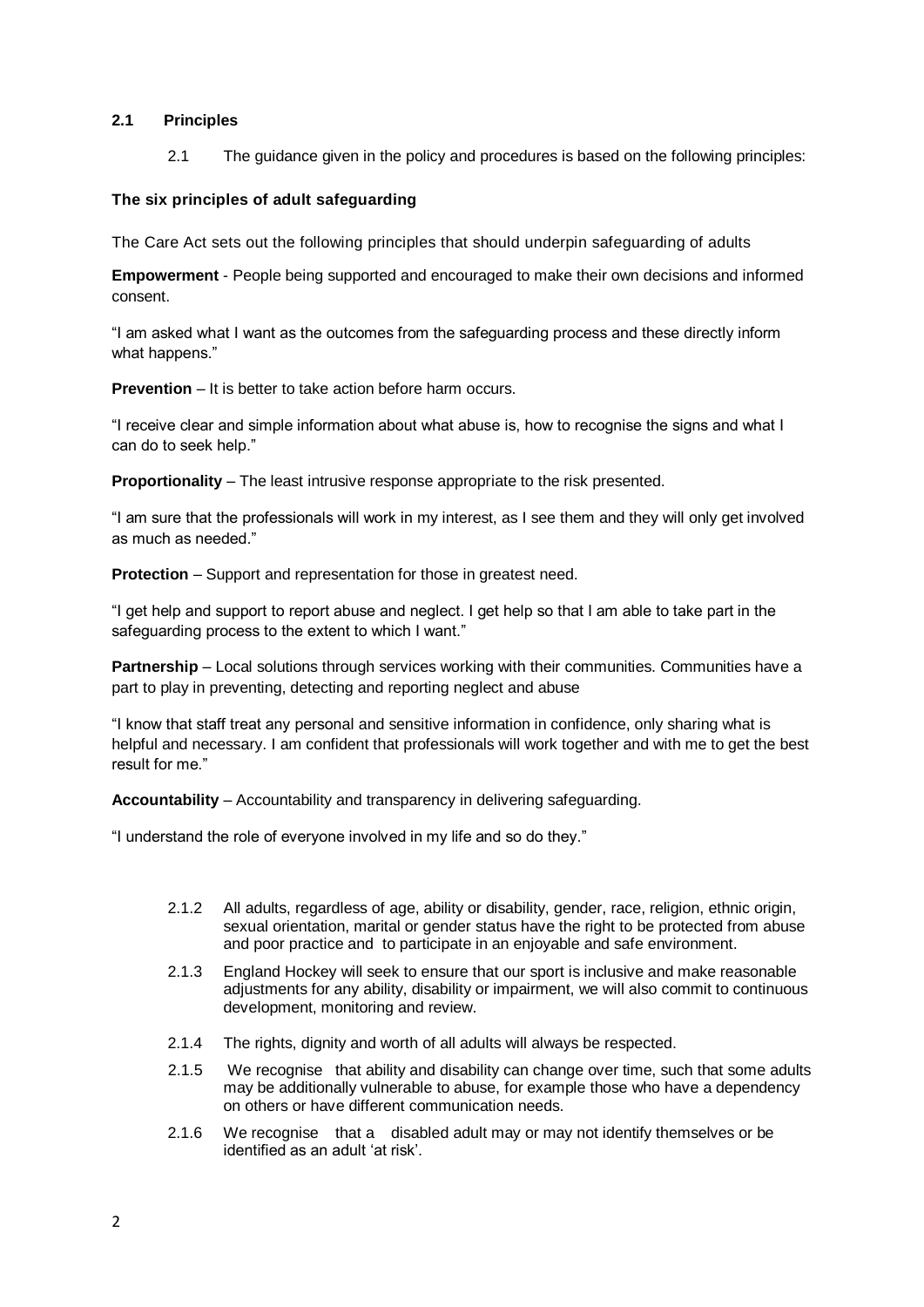- 2.1.7 We all have a shared responsibility to ensure the safety and well-being of all adults and will act appropriately and report concerns whether these concerns arise within hockey for example inappropriate behaviour of a coach or umpire, or in the wider community.
- 2.1.8 All allegations will be taken seriously and responded to quickly in line with England Hockey's Safeguarding Adults Policy and Procedures.
- 2.1.9 England Hockey recognises the role and responsibilities of the statutory agencies in safeguarding adults and is committed to complying with the procedures of the Local Safeguarding Adults Boards.

# **3 Guidance and Legislation**

- 3.1 The practices and procedures within this policy are based on the principles contained within UK legislation and Government Guidance and have been developed to complement the Safeguarding Adults Boards policy and procedures, and take the following into consideration:
	- The Care Act 2014
	- The Protection of Freedoms Act 2012
	- Domestic Violence, Crime and Victims (Amendment ) Act 2012
	- The Equality Act 2010
	- The Safeguarding Vulnerable Groups Act 2006
	- Mental Capacity Act 2005
	- Sexual Offences Act 2003
	- The Human Rights Act 1998
	- The Data Protection Act 1994 and 1998

# **4 Definitions**

- 4.1 To assist working through and understanding this policy a number of key definitions need to be explained:
- 4.1.1 **Adult at Risk** is a person aged 18 or over who is in need of care and support regardless of whether they are receiving them, and because of those needs are unable to protect themselves against abuse or neglect. In recent years there has been a marked shift away from using the term 'vulnerable' to describe adults potentially at risk from harm or abuse.
- 4.1.2 **Abuse** is a violation of an individual's human and civil rights by another person or persons. See section 5 for further explanations.
- 4.1.3 **Adult** is anyone aged 18 or over.
- 4.1.4 **Adult safeguarding** is protecting a person's right to live in safety, free from abuse and neglect.
- 4.1.5 **Capacity** refers to the ability to make a decision at a particular time, for example when under considerable stress. The starting assumption must always be that a person has the capacity to make a decision unless it can be established that they lack capacity (MCA 2005).

# **5 Types of Abuse and Neglect - Definitions from the Care Act 2014**

- 5.1 This is not intended to be an exhaustive list but an illustrative guide as to the sort of behaviour or issue which could give rise to a safeguarding concern.
- 5.1.1 **Self-neglect** this covers a wide range of behaviour: neglecting to care for one's personal hygiene, health or surroundings and includes behaviour such as hoarding.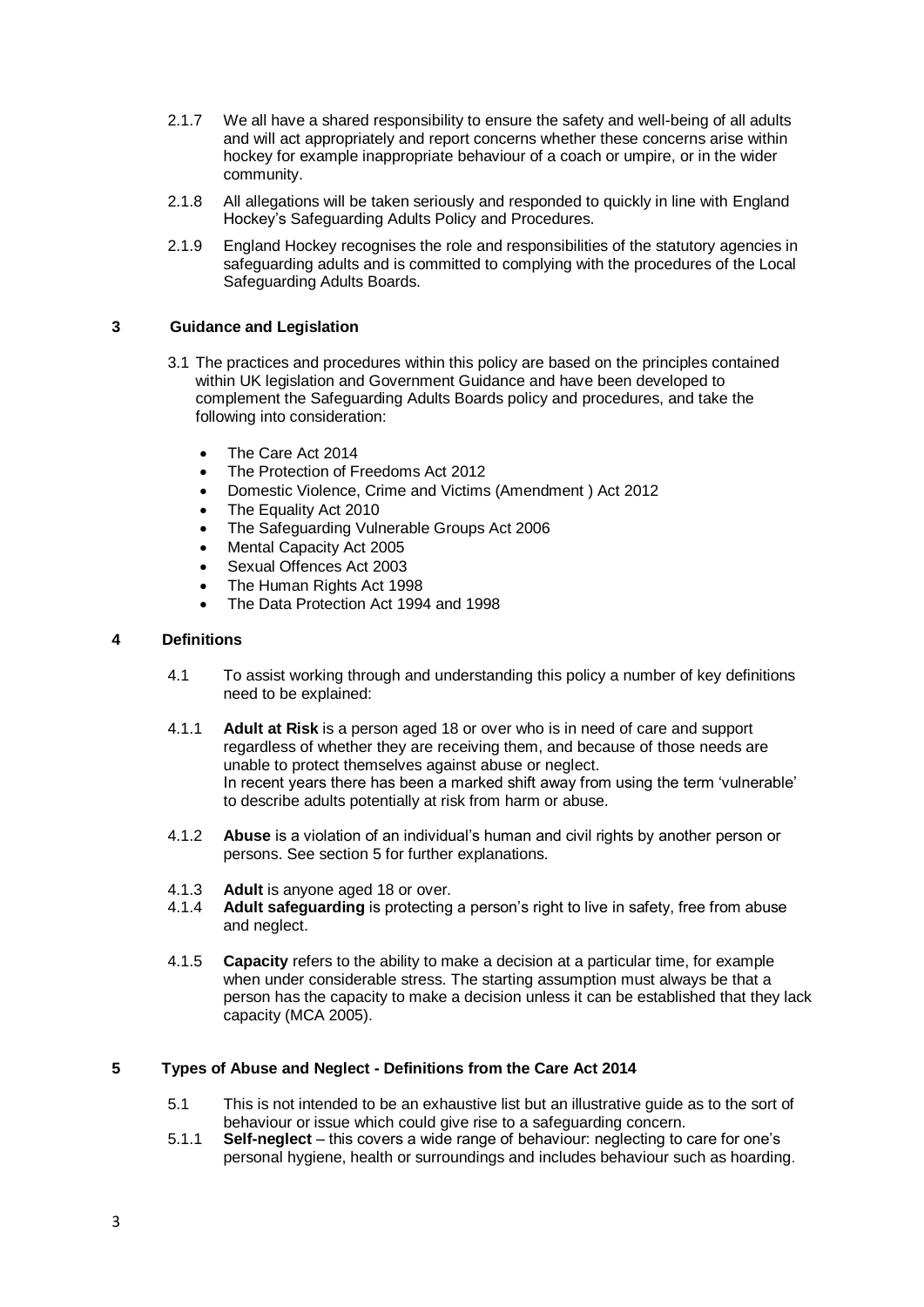In hockey this could be a player whose appearance becomes unkempt, does not wear suitable sports kit and deterioration in hygiene.

- 5.1.2 **Modern Slavery** encompasses slavery, human trafficking, forced labour and domestic servitude. Traffickers and slave masters use whatever means they have at their disposal to coerce, deceive and force individuals into a life of abuse, servitude and inhumane treatment. In hockey you may notice that a participant in a team has been missing from practice sessions and is not responding to reminders from team members or coaches.
- 5.1.3 **Domestic Abuse**  including psychological, physical, sexual, financial and emotional abuse. It also includes so called 'honour' based violence. Sport may notice a power imbalance between a participant and a family member. For example a participant with Downs syndrome may be looking quiet and withdrawn when their brother comes to collect them from sessions, in contrast to their personal assistant whom they greet with a smile.
- 5.1.4 **Discriminatory**  discrimination is abuse which centres on a difference or perceived difference particularly with respect to race, gender or disability or any of the protected characteristics of the Equality Act. This could be the harassing of a club member because they are or are perceived to be transgender.
- 5.1.5 **Organisational Abuse** including neglect and poor care practice within an institution or specific care setting such as a hospital or care home, for example, or in relation to care provided in one's own home. This may range from one off incidents to on-going ill-treatment. It can be through neglect or poor professional practice as a result of the structure, policies, processes and practices within an organisation. In hockey, this could be training without a necessary break.
- 5.1.6 **Physical Abuse**  includes hitting, slapping, pushing, kicking, misuse of medication, restraint or inappropriate sanctions. This could be a coach intentionally striking a player.
- 5.1.7 **Sexual Abuse**  including rape, indecent exposure, sexual harassment, inappropriate looking or touching, sexual teasing or innuendo, sexual photography, subjection to pornography or witnessing sexual acts, indecent exposure and sexual assault or sexual acts to which the adult has not consented or was pressured into consenting.

This could be a fellow player who sends unwanted sexually explicit text messages to a learning disabled adult they are training alongside.

5.1.8 **Financial or Material Abuse** – including theft, fraud, internet scamming, coercion in relation to an adult's financial affairs or arrangements, including in connection with wills, property, inheritance or financial transactions, or the misuse or misappropriation of property, possessions or benefits.

This could be someone taking equipment from a player with dementia.

- 5.1.9 **Neglect**  including ignoring medical or physical care needs, failure to provide access to appropriate health social care or educational services, the withholding of the necessities of life, such as medication, adequate nutrition and heating. This could be a coach not ensuring players have access to water.
- 5.1.10 **Emotional or Psychological Abuse**  this includes threats of harm or abandonment, deprivation of contact, humiliation, blaming, controlling, intimidation, coercion, harassment, verbal abuse, isolation or withdrawal from services or supportive networks. This could be a player threatening another player with physical harm and persistently

blaming them for poor performance.

**5.2 Not included in the Care Act 2014 but also relevant:**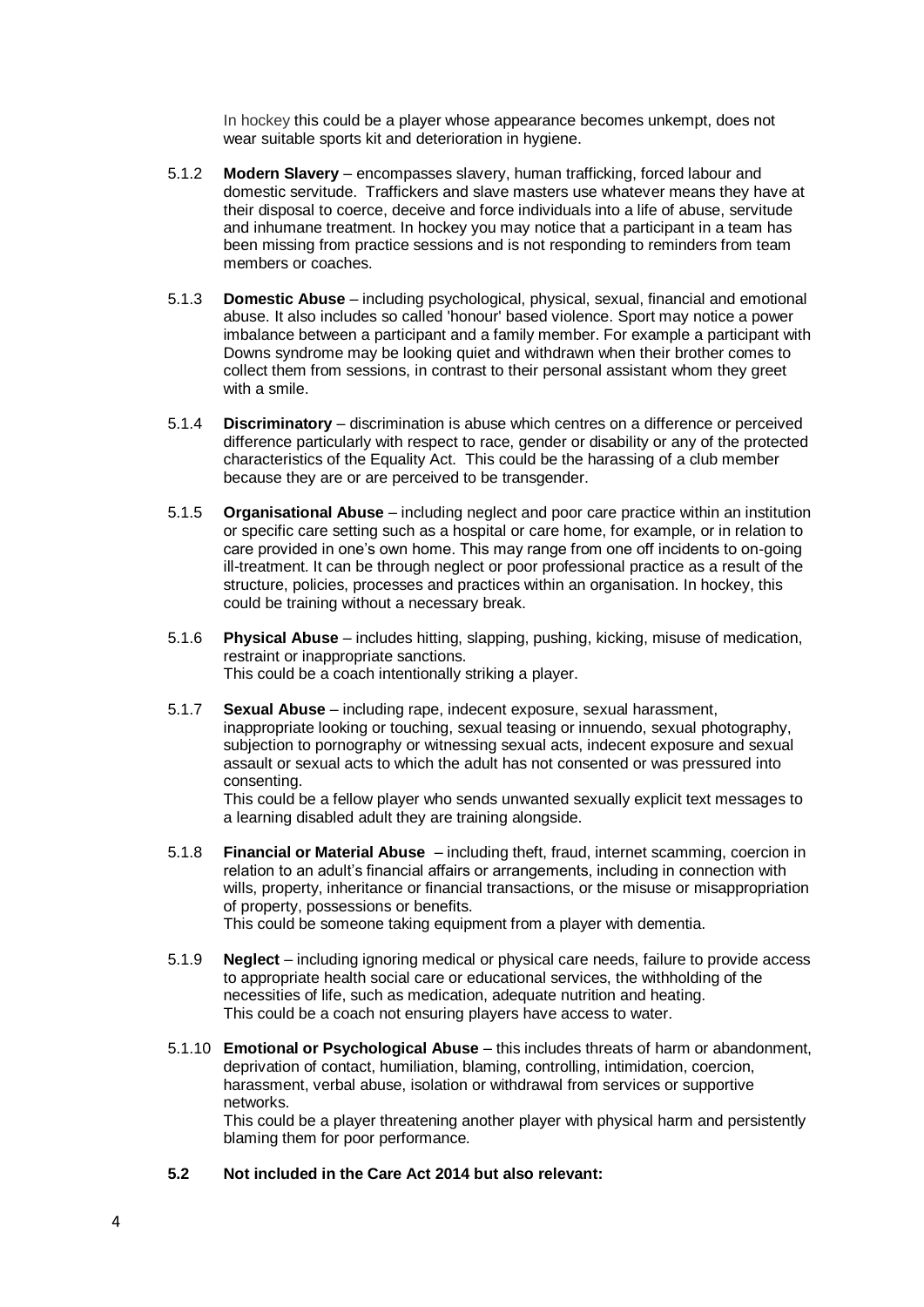- 5.2.1 **Cyber Bullying**  cyber bullying occurs when someone repeatedly makes fun of another person online or repeatedly picks on another person through emails or text messages, or uses online forums with the intention of harming, damaging, humiliating or isolating another person. It can be used to carry out many different types of bullying (such as racist bullying, homophobic bullying, or bullying related to special educational needs and disabilities) but instead of the perpetrator carrying out the bullying face-to-face, they use technology as a means to do it.
- 5.2.2 **Forced Marriage** forced marriage is a term used to describe a marriage in which one or both of the parties are married without their consent or against their will. A forced marriage differs from an arranged marriage, in which both parties consent to the assistance of a third party in identifying a spouse. The Anti-social Behaviour, Crime and Policing Act 2014 make it a criminal offence to force someone to marry.
- 5.2.3 **Mate Crime** a 'mate crime' as defined by the Safety Net Project is 'when vulnerable people are befriended by members of the community who go on to exploit and take advantage of them. It may not be an illegal act but still has a negative effect on the individual.' Mate Crime is carried out by someone the adult knows and often happens in private. In recent years there have been a number of Serious Case Reviews relating to people with a learning disability who were murdered or seriously harmed by people who purported to be their friend.
- 5.2.4 **Radicalisation** the aim of radicalisation is to attract people to their reasoning, inspire new recruits and embed their extreme views and persuade vulnerable individuals of the legitimacy of their cause. This may be direct through a relationship, or through social media.

# **6. Signs and indicators of abuse and neglect**

- 6.1 Abuse can take place in any context and by all manner of perpetrator. Abuse may be inflicted by anyone in the hockey environment who a player comes into contact with. Or club / association members, umpire, volunteers or coaches may suspect that a player is being abused or neglected outside of the hockey setting. There are many signs and indicators that may suggest someone is being abused or neglected, these include but are not limited to:
- 6.1.1 Unexplained bruises or injuries or lack of medical attention when an injury is present.
- 6.1.2 Person has belongings or money going missing.
- 6.1.3 Person is not attending / no longer enjoying their sessions.
- 6.1.4 Someone losing or gaining weight / an unkempt appearance.
- 6.1.5 A change in the behaviour or confidence of a person.
- 6.1.6 They may self-harm.
- 6.1.7 They may have a fear of a particular group or individual.
- 6.1.8 They may tell you / another person they are being abused i.e. a disclosure.

# **7 What to do if you have a concern or someone raises concerns with you.**

7.1 You may become aware that abuse or poor practice is taking place, suspect abuse or poor practice may be occurring or be told about something that may be abuse or poor practice and you must report this to your organisation Welfare Officer in the first instance. In their absence report to the Ethics and Compliance Manager (ECM who is the EH Lead for Safeguarding) or, if the ECM is implicated then report to the Director for Administration and Finance (DFA).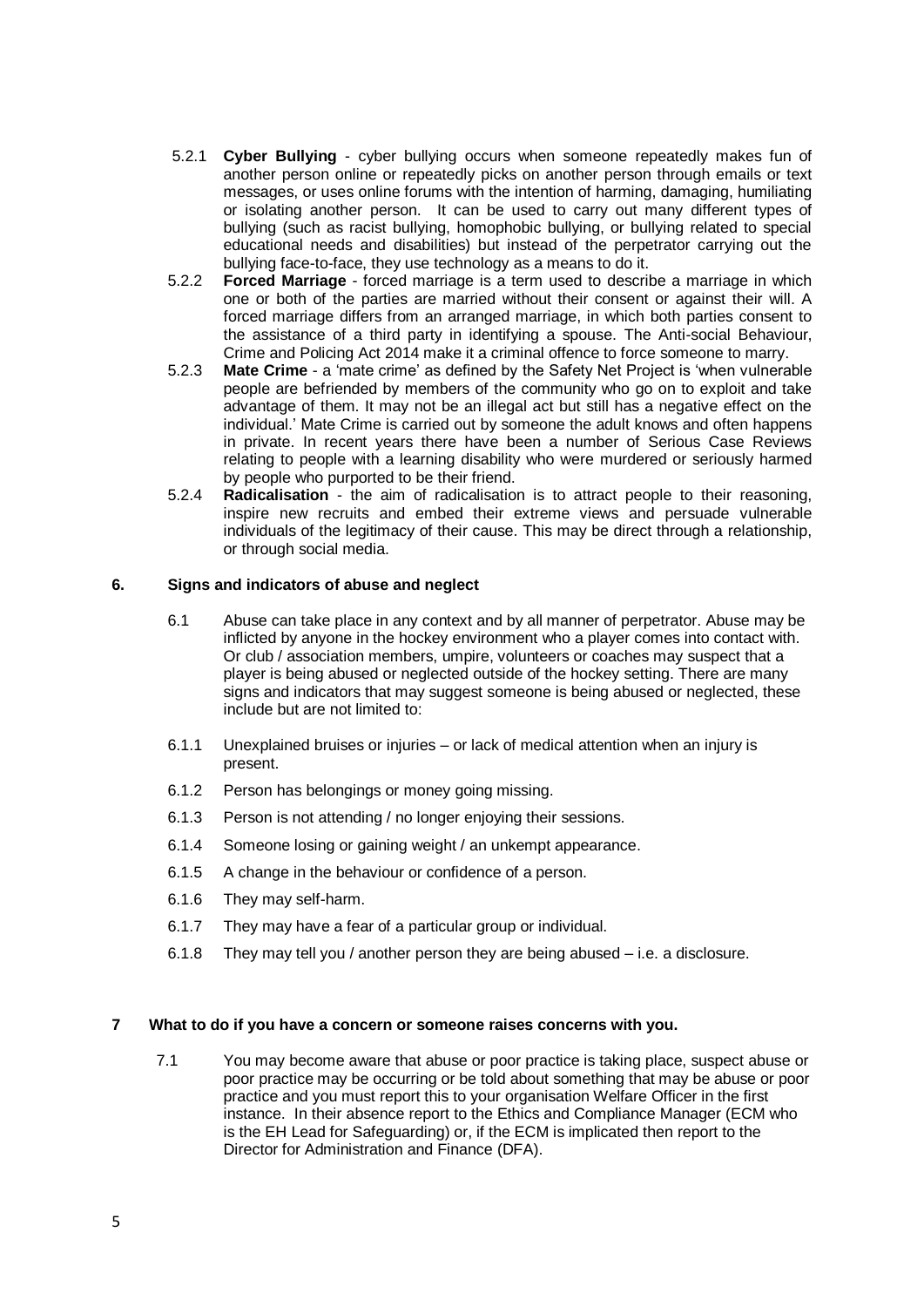- 7.2 If you are concerned someone is in immediate danger, contact the police straight away.
- 7.3 It is important when considering your concern that you also consider the needs and wishes of the person at risk, taking into account the nature of the alert, more information on this is given in Appendix 1 'The Legislative Framework'.

#### **8 How to Record a Disclosure**

- 8.1 Make a note of what the person has said using his or her own words as soon as practicable. Complete an Incident Form and submit to your organisation Welfare Officer or the EH Ethics and Compliance Manager (ECM), Safeguarding Lead.
- 8.2 As long as it does not increase the risk to the individual, you should explain to them that it is your duty to share your concern with your Welfare Officer or England Hockey's ECM.
- 8.3 Describe the circumstances in which the disclosure came about.
- 8.4 Take care to distinguish between fact, observation, allegation and opinion. It is important that the information you have is accurate.
- 8.5 Be mindful of the need to be confidential at all times, this information must only be shared with your Welfare Officer or EH ECM and others on a need to know basis.
- 8.6 If the matter is urgent and relates to the immediate safety of an adult at risk then contact the police immediately.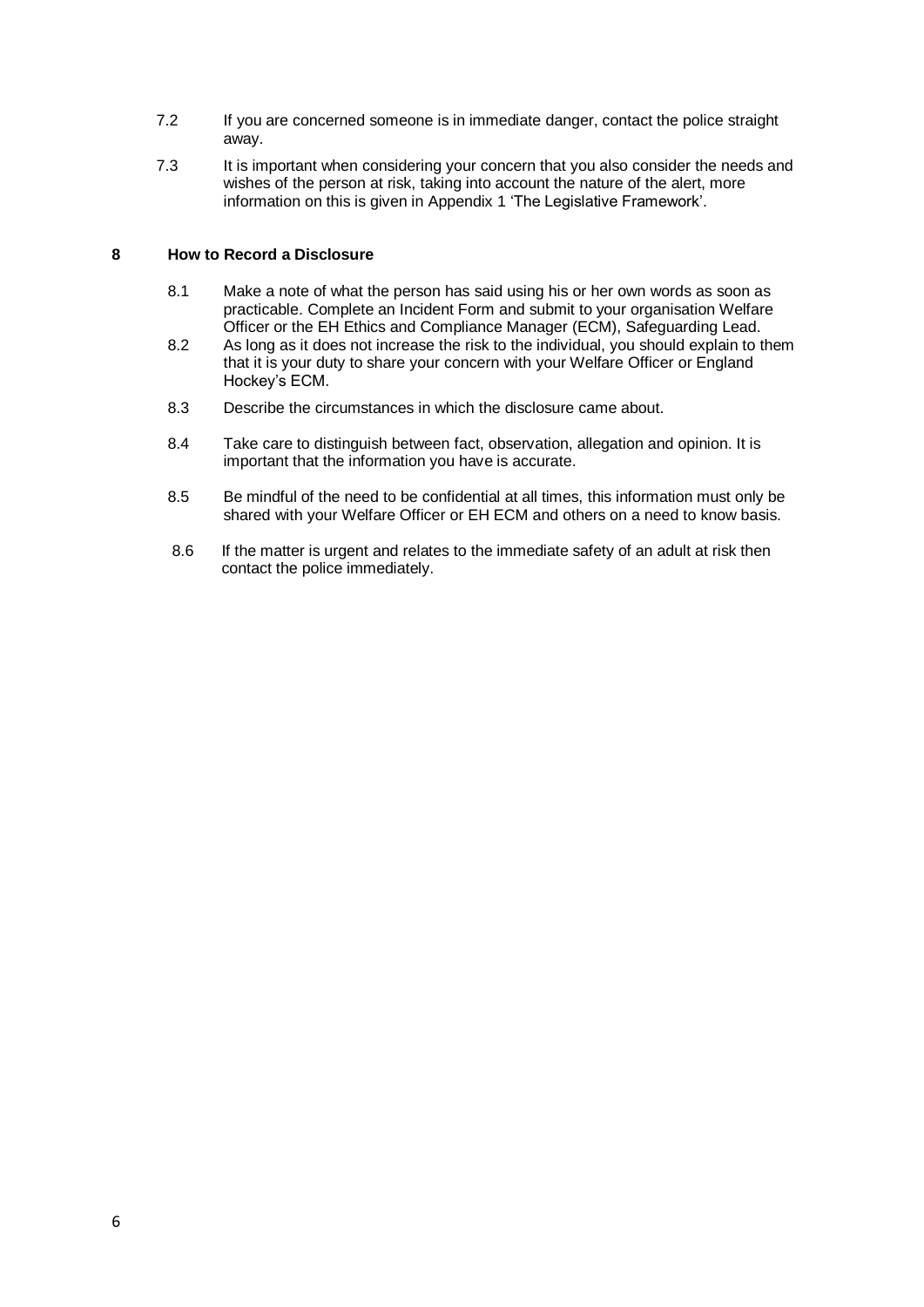# **9. Safeguarding Adults Flowchart Dealing with Concerns, Suspicions or Disclosure**



EH ECM – England Hockey Ethics and Compliance Manager (Safeguarding Lead)

EH DFA – England Hockey Director Finance and Administration

# **Remember to involve the adult at risk throughout the process wherever possible and gain consent for any referrals to social care if the person has capacity**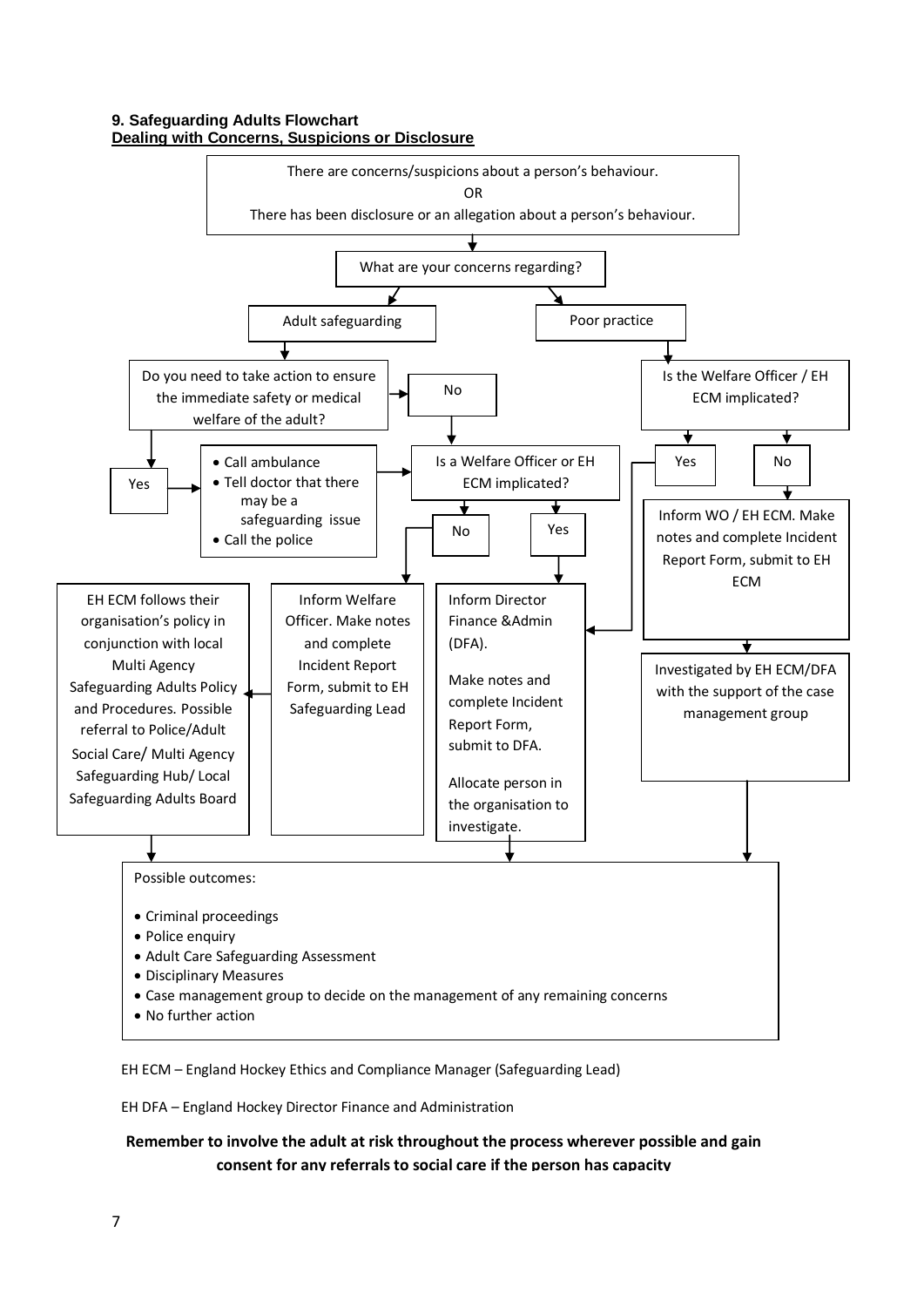#### **10 Roles and responsibilities of those within Hockey**

- 10.1 England Hockey is committed to having the following in place:
- 10.1.1 A Safeguarding Lead to produce and disseminate guidance and resources to support the policy and procedures.
- 10.1.2 A clear line of accountability within the organisation for work on promoting the welfare of all adults.
- 10.1.3 Procedures for dealing with allegations of abuse or poor practice against members of staff and volunteers.
- 10.1.4 A Case Management Group that effectively deals with issues, manages concerns and refers to a disciplinary panel where necessary i.e. where concerns arise about the behaviour of someone within Hockey.
- 10.1.5 A Disciplinary Panel will be formed as required for a given incident, if appropriate and should a threshold be met.
- 10.1.6 Arrangements are in place to work effectively with other organisations to safeguard and promote the welfare of adults, including arrangements for sharing information.
- 10.1.7 Appropriate whistle blowing procedures and an open and inclusive culture that enables safeguarding and equality and diversity issues to be addressed.

# **11. Good practice, poor practice and abuse**

#### **Introduction**

It can be difficult to distinguish poor practice from abuse, whether intentional or accidental.

It is not the responsibility of any individual involved in hockey to make judgements regarding whether or not abuse is taking place, however, all members of the Hockey Family have the responsibility to recognise and identify poor practice and potential abuse, and act on this if they have concerns.

#### 11.1 **Good practice**

England Hockey expects that all individuals working with adult players:

- Adopt and endorse the England Hockey Codes of Ethics and Behaviour (Respect).
- Conduct themselves in line with this policy and report and any concerns.

#### **Everyone should:**

- Aim to make the experience of hockey fun and enjoyable.
- Promote fairness and playing by the rules.
- Not tolerate the use of prohibited or illegal substances.
- Treat all adults equally and preserve their dignity; this includes giving more and less talented members of a group similar attention, time and respect.

#### **Coaches and those working directly with adults at risk should:**

- Respect the developmental stage of each player and not risk sacrificing their welfare in a desire for team or personal achievement.
- Ensure that the training intensity is appropriate to the physical, social and emotional stage of the development of the player.
- Work with adults at risk, medical adviser and their carers (where appropriate) to develop realistic training and competition schedules which are suited to the needs and lifestyle of the athlete, not the ambitions of others such as coaches, team members, parents or carers.
- Build relationships based on mutual trust and respect, encouraging adults at risk to take responsibility for their own development and decision-making.
- Always be publicly open when working with adults at risk:
	- avoid coaching sessions or meetings where a coach and an individual athlete are completely unobserved.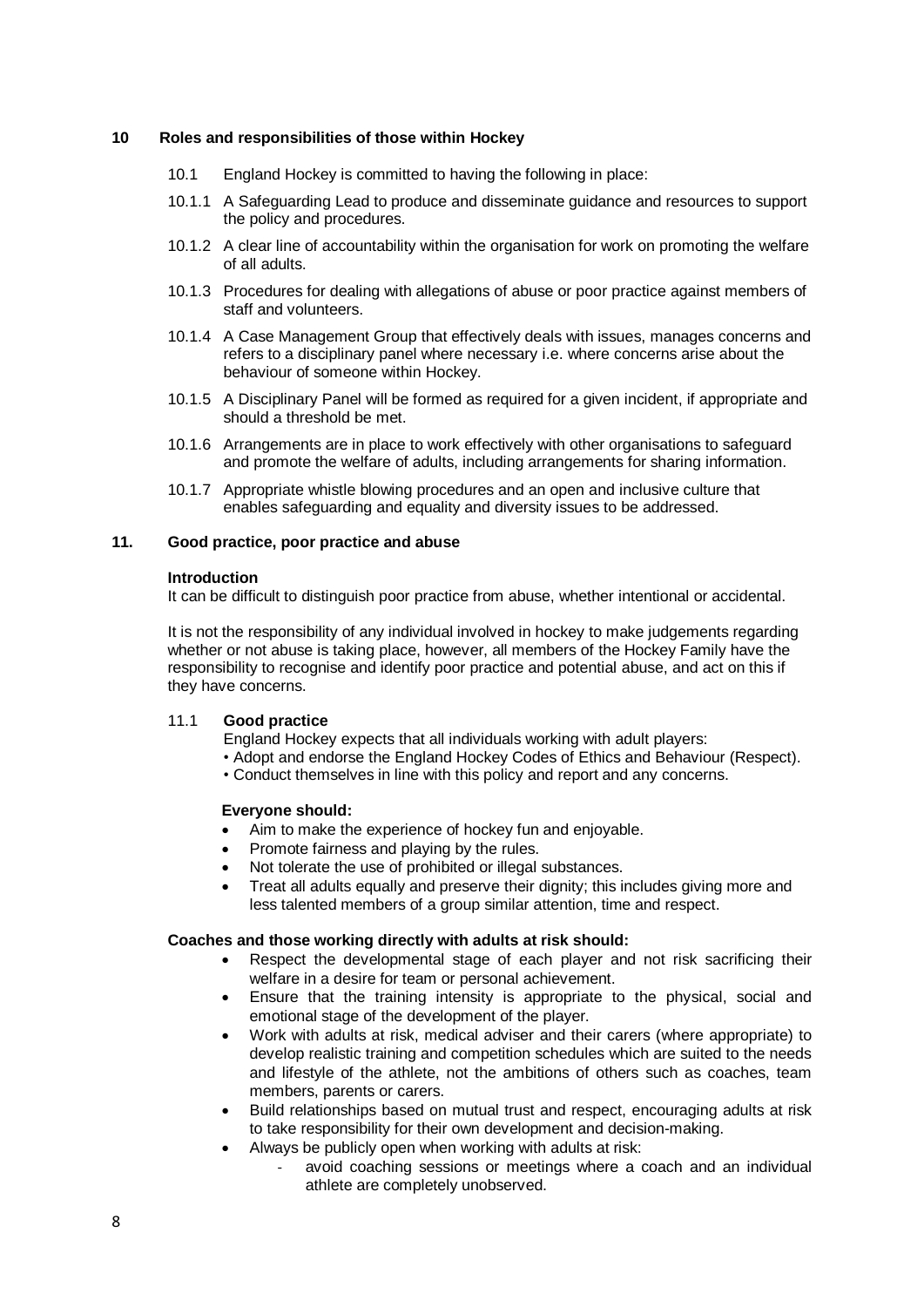- Avoid unnecessary physical contact with people. Physical contact (touching) can be appropriate so long as:
	- It is neither intrusive nor disturbing.
	- The athlete's permission has been openly given.
	- It is delivered in an open environment.
	- It is needed to demonstrate during a coaching session.
- Maintain a safe and appropriate relationship with players and avoid forming intimate relationships with players you are working with as this may threaten the position of trust and respect present between player and coach.
- Be an excellent role model by maintaining appropriate standards of behaviour.
- Gain the adult at risk consent and, where appropriate, the consent of relevant carers, in writing, to administer emergency first aid or other medical treatment if the need arises.
- Be aware of medical conditions, disabilities, existing injuries and medicines being taken and keep written records of any injury or accident that occurs, together with details of treatments provided.
- Arrange that someone with current knowledge of emergency first aid is available at all times.
- Gain written consent from the correct people and fill out relevant checklists and information forms for travel arrangements and trips. This must be the adult themselves if they have capacity to do so.

#### 11.2**Poor practice**

The following are regarded as poor practice and should be avoided:

- Unnecessarily spending excessive amounts of time alone with an individual adult.
- Engaging in rough, physical or sexually provocative games, including horseplay.
- Allowing or engaging in inappropriate touching of any form.
- Using language that might be regarded as inappropriate by the adult and which may be hurtful or disrespectful.
- Making sexually suggestive comments, even in jest.
- Reducing an adult to tears as a form of control.
- Letting allegations made by an adult go uninvestigated, unrecorded, or not acted upon.
- Taking an adult at risk alone in a car on journeys, however short.
- Inviting or taking an adult at risk to your home or office where they will be alone with you.
- Sharing a room with an adult at risk.
- Doing things of a personal nature that adults at risk can do for themselves.

*Note: At times it may be acceptable to do some of the above. In these cases, to protect both the adult at risk and yourself, seek written consent from the adult at risk and, where appropriate, their carers and ensure that your WO or EH Safeguarding Lead is aware of the situation and gives their approval.* 

If, during your care, an adult at risk suffers any injury, seems distressed in any manner, appears to be sexually aroused by your actions, or misunderstands/misinterprets something you have done, report these incidents as soon as possible to another adult in the organisation and make a brief written note of it.

# **12 Relevant Policies - This policy should be read in conjunction with the following policies:**

- Whistle Blowing
- Transgender Policy
- Equality Policy
- Code of Ethics and Behaviour (Respect)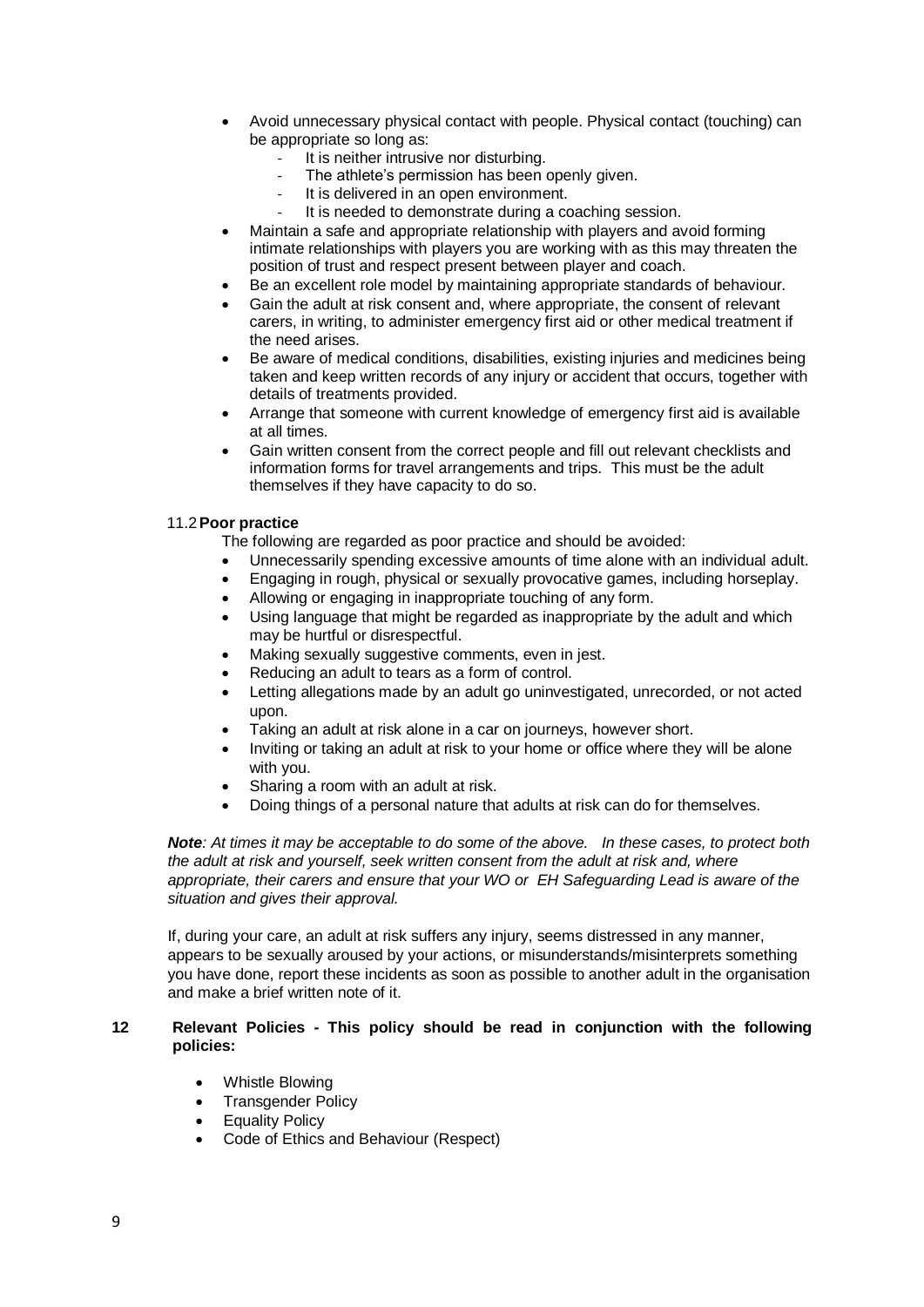# **13 Further Information**

Policies, procedures and supporting information are available on the England Hockey website: www.englandhockey.co.uk

Ethics and Compliance Manager (Safeguarding Lead): Alison Hogg [Alison.hogg@englandhockey.co.uk](mailto:Alison.hogg@englandhockey.co.uk) / 01628 897500

#### **Review date**

This policy will be reviewed every three years or sooner in the event of legislative changes or revised policies and best practice.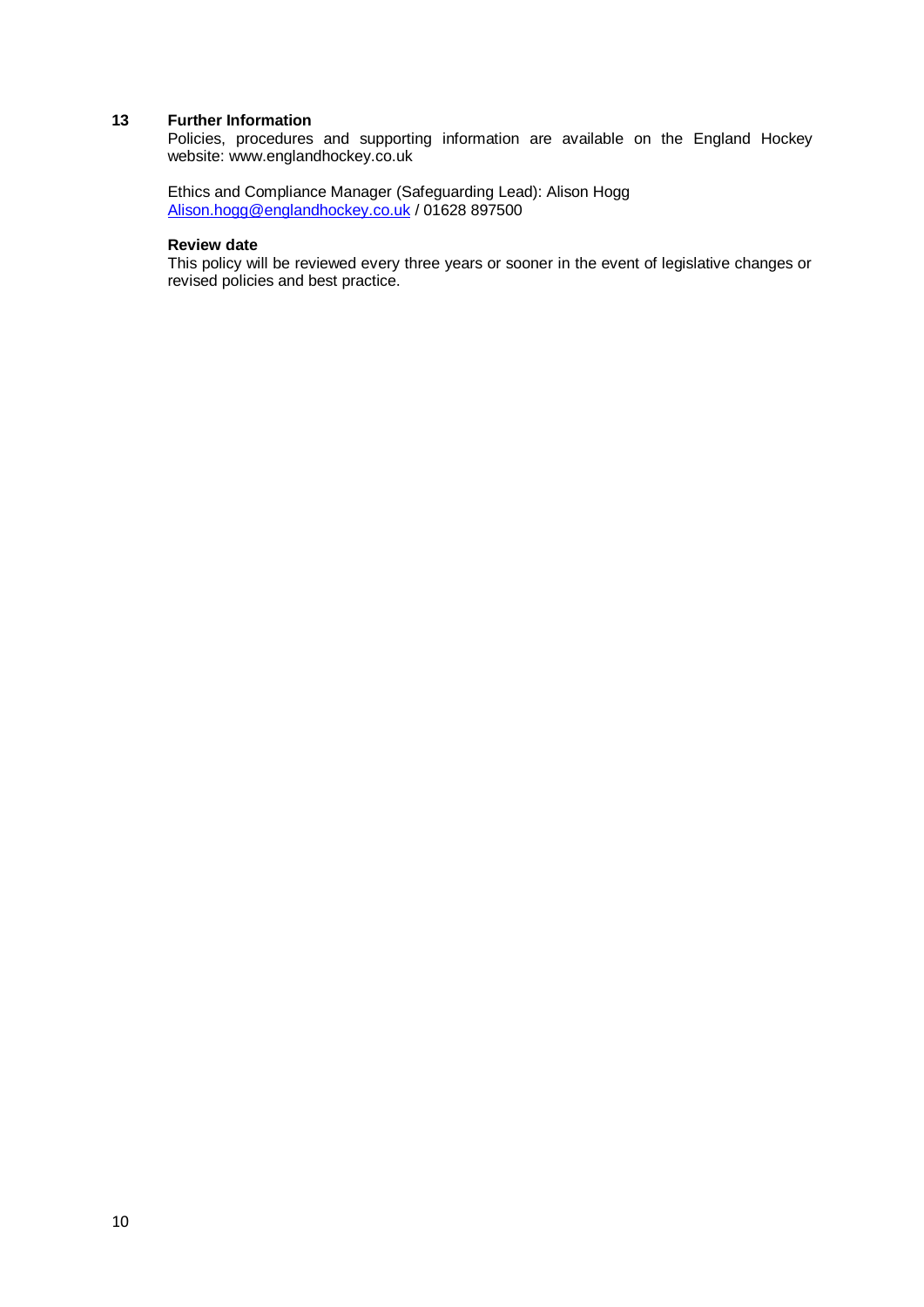#### **Appendix 1 Legislation and Government Initiatives**

#### **Sexual Offences Act 2003**

<http://www.legislation.gov.uk/ukpga/2003/42/contents>

The Sexual Offences Act introduced a number of new offences concerning vulnerable adults and children. www.opsi.gov.uk

# **Mental Capacity Act 2005**

<http://www.legislation.gov.uk/ukpga/2005/9/introduction>

Its general principle is that everybody has capacity unless it is proved otherwise, that they should be supported to make their own decisions, that anything done for or on behalf of people without capacity must be in their best interests and there should be least restrictive intervention. www.dca.gov.uk

#### **Safeguarding Vulnerable Groups Act 2006**

#### <http://www.legislation.gov.uk/ukpga/2006/47/contents>

Introduced the new Vetting and Barring Scheme and the role of the Independent Safeguarding Authority. The Act places a statutory duty on all those working with vulnerable groups to register and undergo an advanced vetting process with criminal sanctions for non-compliance. www.opsi.gov.uk

#### **Deprivation of Liberty Safeguards**

[https://www.gov.uk/government/collections/dh-mental-capacity-act-2005-deprivation-of-liberty](https://www.gov.uk/government/collections/dh-mental-capacity-act-2005-deprivation-of-liberty-safeguards)[safeguards](https://www.gov.uk/government/collections/dh-mental-capacity-act-2005-deprivation-of-liberty-safeguards)

Introduced into the Mental Capacity Act 2005 and came into force in April 2009. Designed to provide appropriate safeguards for vulnerable people who have a mental disorder and lack the capacity to consent to the arrangements made for their care or treatment, and who may be deprived of their liberty in their best interests in order to protect them from harm.

# **Disclosure & Barring Service 2013**

<https://www.gov.uk/government/organisations/disclosure-and-barring-service/about> Criminal record checks: guidance for employers - How employers or organisations can request criminal records checks on potential employees from the Disclosure and Barring Service (DBS). [www.gov.uk/dbs-update-service](http://www.gov.uk/dbs-update-service)

# **The Care Act 2014 – statutory guidance**

<http://www.legislation.gov.uk/ukpga/2014/23/introduction/enacted>

The Care Act introduces new responsibilities for local authorities. It also has major implications for adult care and support providers, people who use services, carers and advocates. It replaces No Secrets and puts adult safeguarding on a statutory footing.

# **Making Safeguarding Personal Guide 2014**

[http://www.local.gov.uk/documents/10180/5852661/Making+Safeguarding+Personal+-](http://www.local.gov.uk/documents/10180/5852661/Making+Safeguarding+Personal+-+Guide+2014/4213d016-2732-40d4-bbc0-d0d8639ef0df) [+Guide+2014/4213d016-2732-40d4-bbc0-d0d8639ef0df](http://www.local.gov.uk/documents/10180/5852661/Making+Safeguarding+Personal+-+Guide+2014/4213d016-2732-40d4-bbc0-d0d8639ef0df)

This guide is intended to support councils and their partners to develop outcomes-focused, personcentred safeguarding practice.